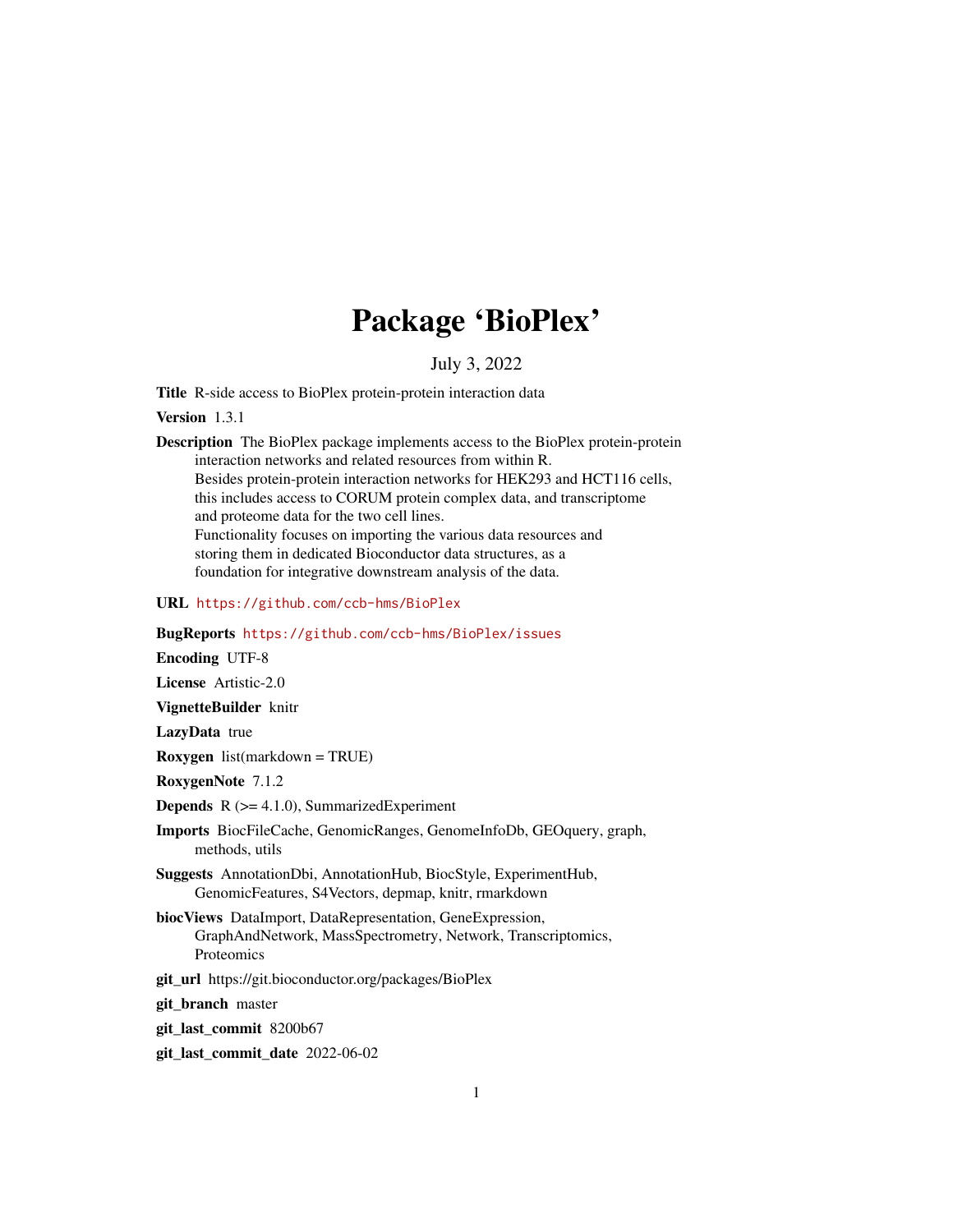<span id="page-1-0"></span>Date/Publication 2022-07-03

Author Ludwig Geistlinger [aut, cre], Robert Gentleman [aut]

Maintainer Ludwig Geistlinger <ludwig\_geistlinger@hms.harvard.edu>

## R topics documented:

| Index | 13 |  |
|-------|----|--|
|       |    |  |

annotatePFAM *Annotate PFAM domains to BioPlex PPI graph*

#### Description

This function adds PFAM domain annotations to the node metadata of the BioPlex PPI graph.

#### Usage

```
annotatePFAM(bp.gr, orgdb)
```
#### Arguments

| bp.gr | an object of class graph storing the BioPlex PPIs. Typically obtained via bioplex2graph. |
|-------|------------------------------------------------------------------------------------------|
| orgdb | an orgdb object storing annotation data for human.                                       |

#### Value

An object of class graphNEL containing PFAM domain annotations in the nodeData.

#### References

BioPlex: <https://bioplex.hms.harvard.edu/interactions.php> PFAM: <http://pfam.xfam.org>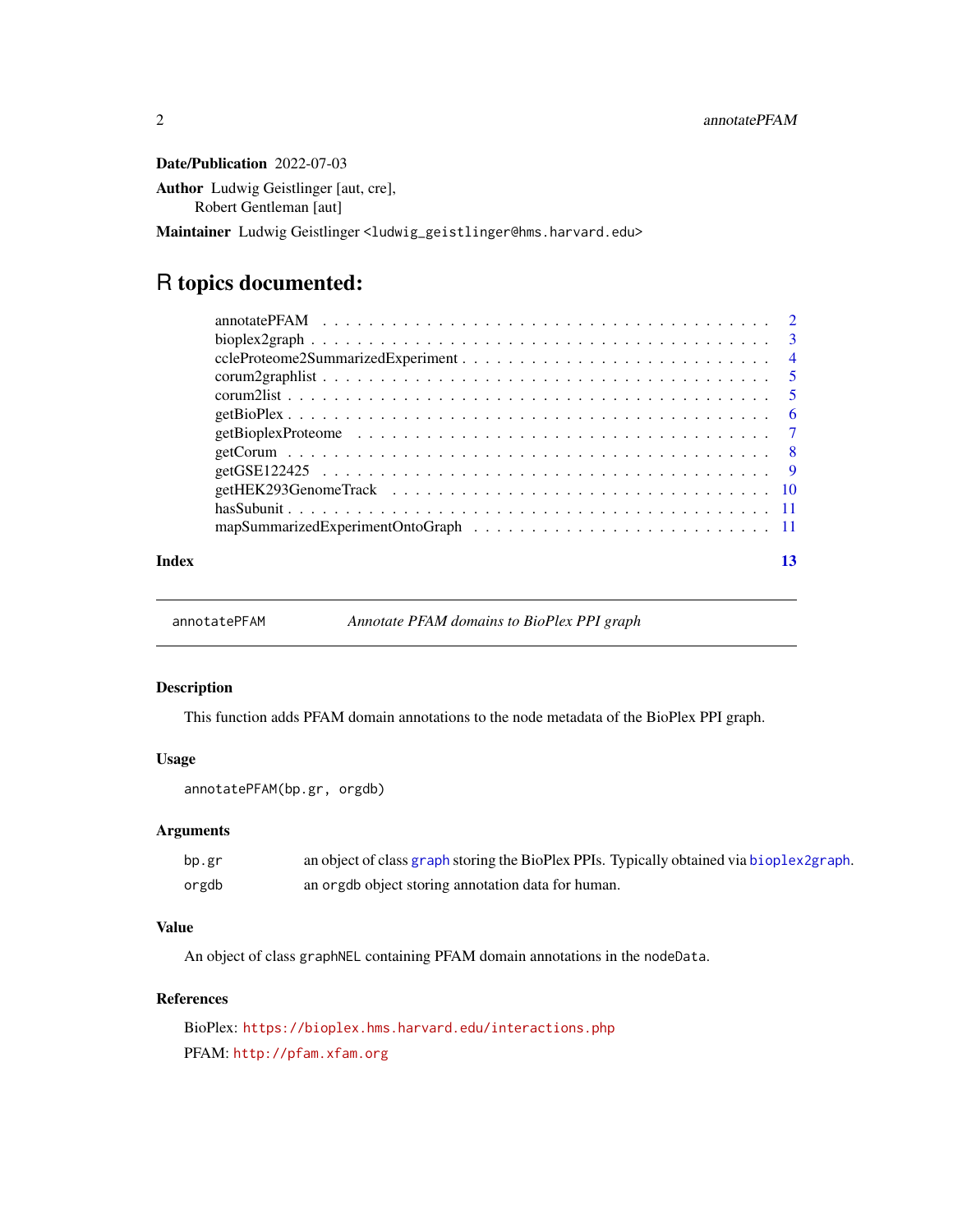#### <span id="page-2-0"></span>bioplex2graph 3

#### See Also

[nodeData](#page-0-0)

#### Examples

```
# (1) Obtain the latest version of the 293T PPI network
bp.293t <- getBioPlex(cell.line = "293T", version = "3.0")
# (2) Turn the data into a graph
bp.gr <- bioplex2graph(bp.293t)
# (3) Obtain orgdb package from AnnotationHub
ah <- AnnotationHub::AnnotationHub()
orgdb <- AnnotationHub::query(ah, c("orgDb", "Homo sapiens"))
orgdb <- orgdb[[1]]
# (4) Annotate PFAM domains
bp.gr <- annotatePFAM(bp.gr, orgdb)
```
<span id="page-2-1"></span>bioplex2graph *Representation of BioPlex PPIs in a graph data structure*

#### Description

Representation of BioPlex PPIs in a graphNEL object from the graph package.

#### Usage

```
bioplex2graph(bioplex.df)
```
#### Arguments

bioplex.df a data.frame storing the Bioplex PPIs in a flat from-to format. Typically obtained via [getBioPlex](#page-5-1).

#### Value

An object of class graphNEL.

#### References

BioPlex: <https://bioplex.hms.harvard.edu/interactions.php>

#### See Also

[getBioPlex](#page-5-1), [ftM2graphNEL](#page-0-0)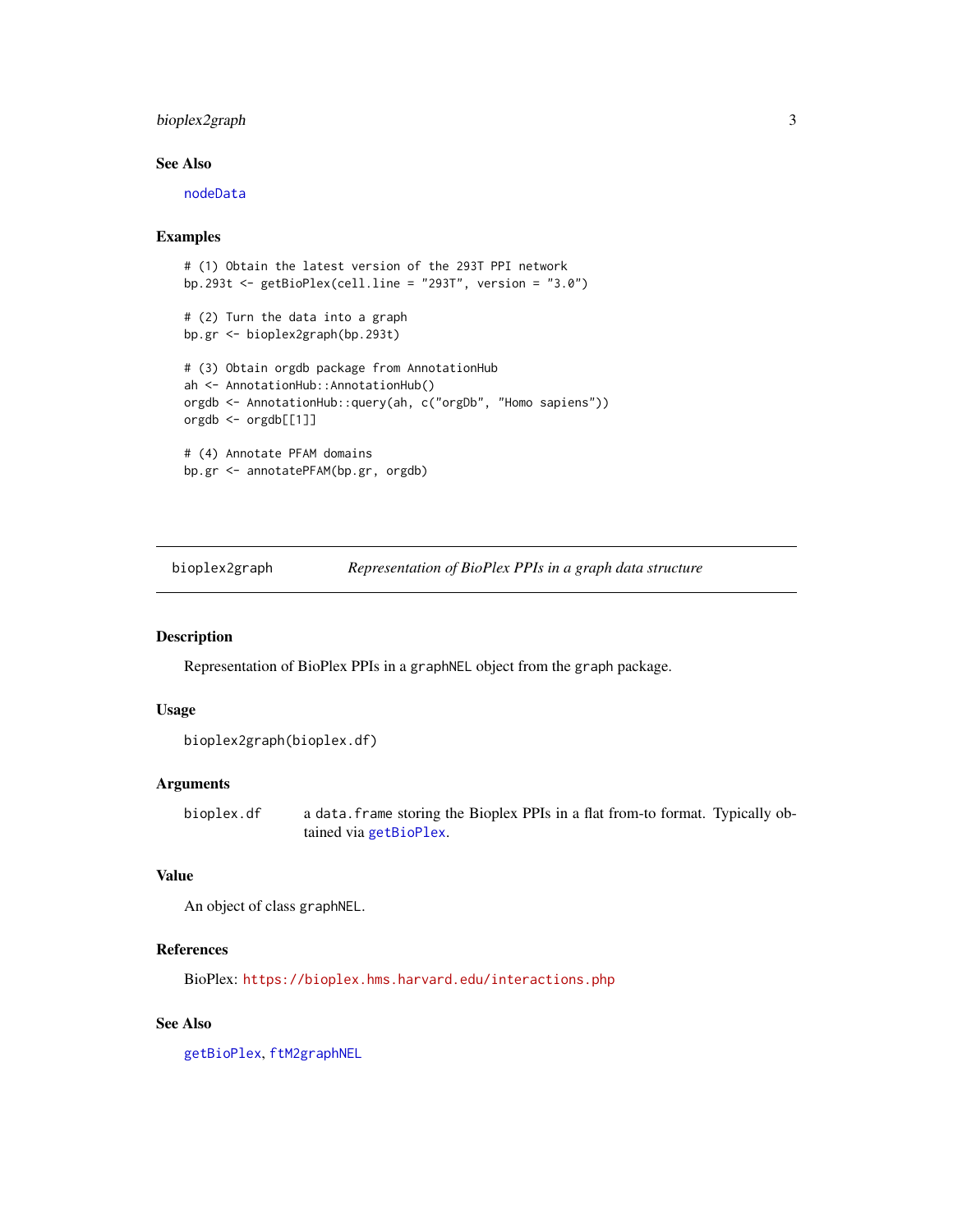#### Examples

```
# (1) Obtain the latest version of the 293T PPI network
bp.293t \leq getBioPlex(cell.line = "293T", version = "3.0")
# (2) Turn the data into a graph
bp.gr <- bioplex2graph(bp.293t)
```
ccleProteome2SummarizedExperiment

*Convenient access to the CCLE proteome data*

#### Description

Functionality for storing the protein expression data from the Cancer Cell Line Encyclopedia (CCLE) in a [SummarizedExperiment](#page-0-0).

#### Usage

```
ccleProteome2SummarizedExperiment(df, cell.line = "HCT116")
```
#### Arguments

| df        | a data. frame storing the CCLE protein expression data with one measurement                                                                                        |
|-----------|--------------------------------------------------------------------------------------------------------------------------------------------------------------------|
|           | in each row. Typically obtained from ExperimentHub. See examples.                                                                                                  |
| cell.line | character. One or more cell line IDs such as "HCT116" (human colon cancer cell<br>line 116). Use NULL to not subset by cell line. Defaults to "HCT116", which will |
|           | then subset the df to measurements for HCT116 only.                                                                                                                |

#### Value

A [SummarizedExperiment](#page-0-0) storing protein expression data for the specified cell line(s).

#### References

CCLE proteomics: <https://gygi.hms.harvard.edu/publications/ccle.html>

#### Examples

```
# Connect to ExperimentHub
eh <- ExperimentHub::ExperimentHub()
# Obtain CCLE proteome data frame
AnnotationHub::query(eh, c("gygi", "depmap"))
ccle.prot <- eh[["EH3459"]]
ccle.prot <- as.data.frame(ccle.prot)
# Turn into a SummarizedExperiment
```
<span id="page-3-0"></span>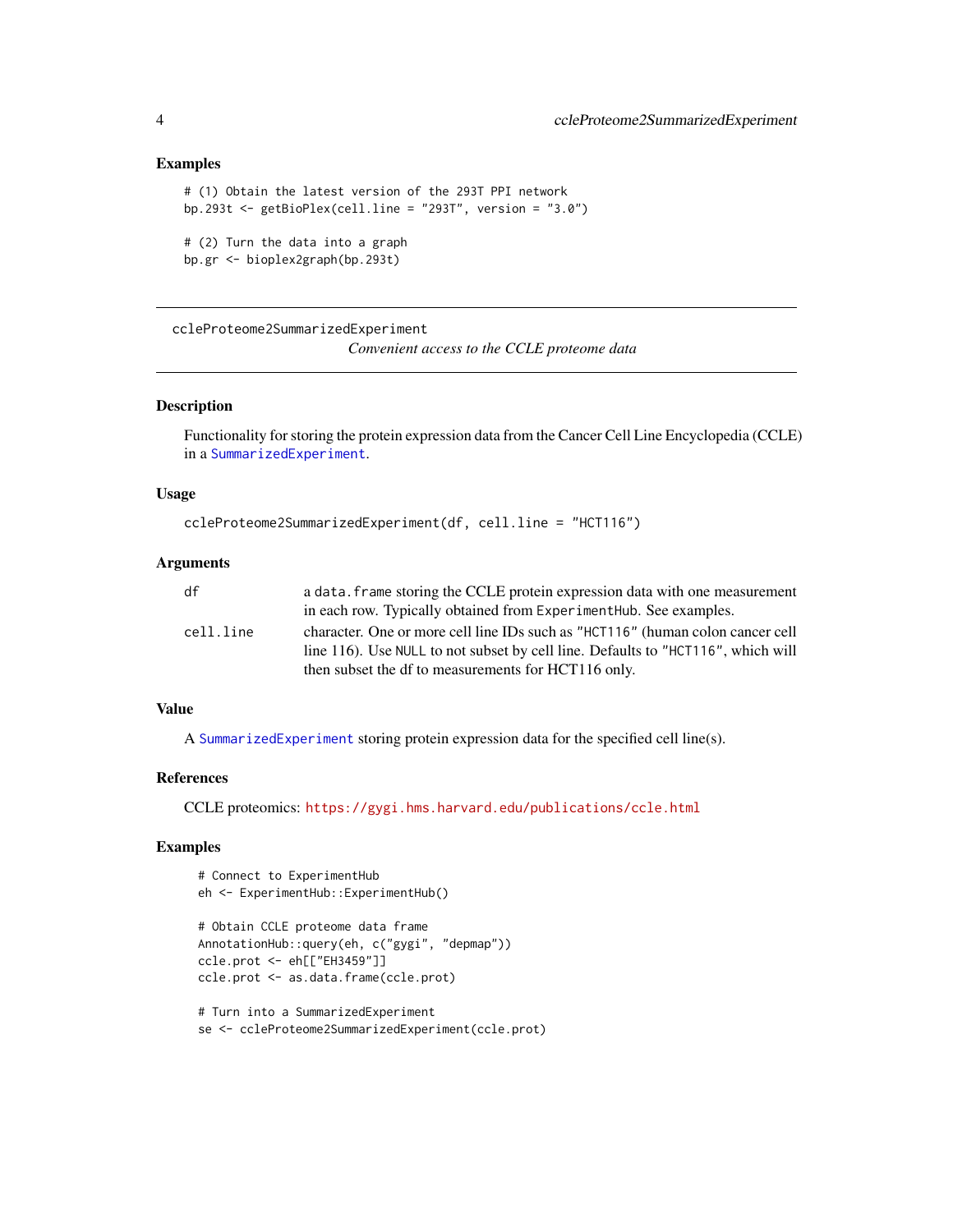<span id="page-4-1"></span><span id="page-4-0"></span>corum2graphlist *Represent CORUM protein complex data as a list of graph instances*

#### Description

Functionality for storing CORUM protein complex data in a list of graph instances.

#### Usage

```
corum2graphlist(corum.df, subunit.id.type = c("UNIPROT", "ENTREZID"))
```
#### Arguments

corum.df A data.frame storing the CORUM protein complex data. Typically obtained via [getCorum](#page-7-1).

subunit.id.type

character. Supported options include "UNIPROT" (default) and "ENTREZID".

#### Value

A list with an entry for each complex. Each entry is an object of class graphNEL connecting all subunit IDs with each other by undirected edges.

#### References

CORUM: <http://mips.helmholtz-muenchen.de/corum/#download>

#### Examples

```
# (1) Obtain the core set of CORUM complexes ...
core <- getCorum(set = "core")
# (2) ... turn into a list of graphs
core.glist <- corum2graphlist(core)
```

| Represent CORUM protein complex data as a simple list<br>corum2list |  |
|---------------------------------------------------------------------|--|
|---------------------------------------------------------------------|--|

#### Description

Functionality for storing CORUM protein complex data in a list.

#### Usage

```
corum2list(corum.df, subunit.id.type = c("UNIPROT", "ENTREZID"))
```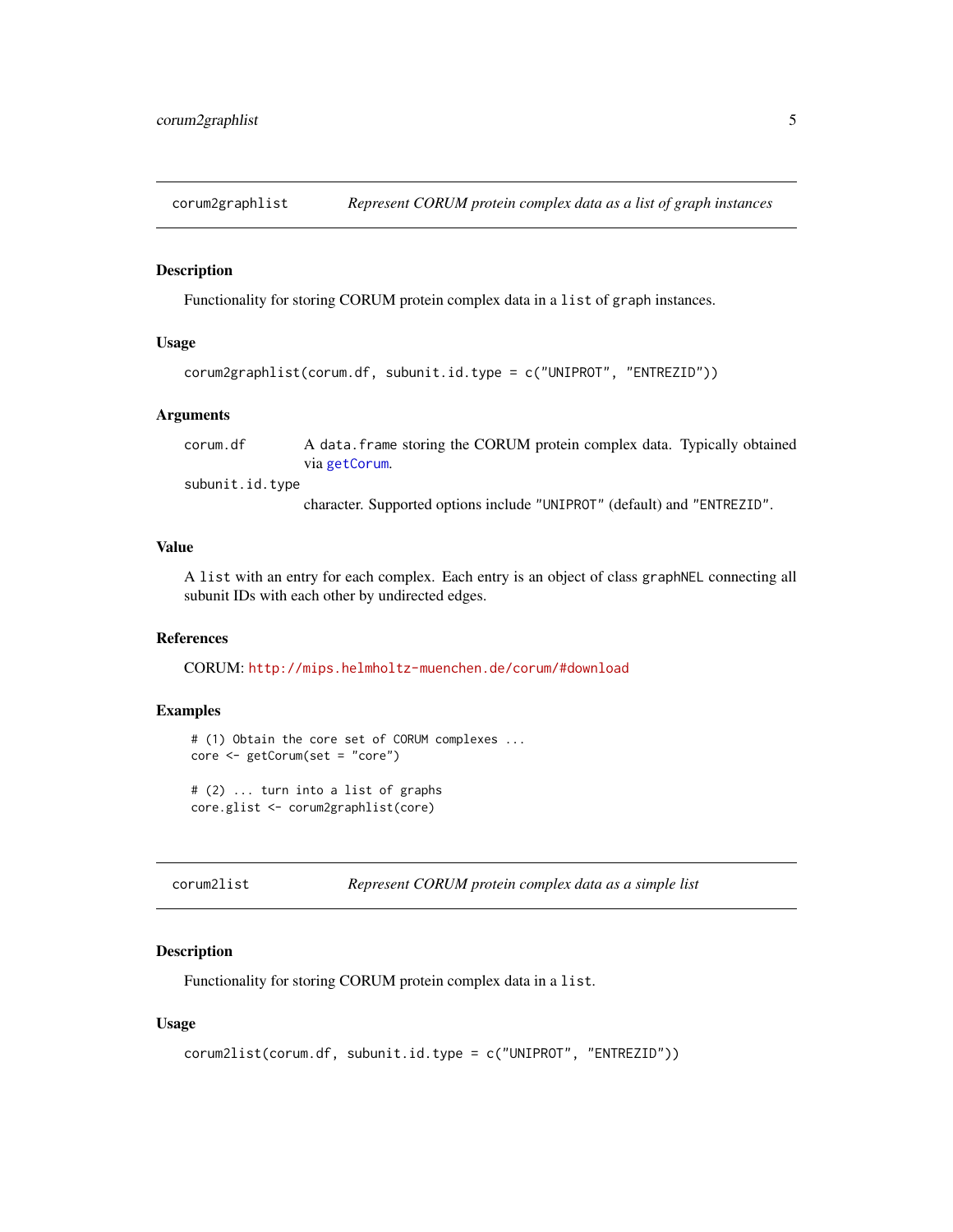#### <span id="page-5-0"></span>**Arguments**

| corum.df | A data frame storing the CORUM protein complex data. Typically obtained |
|----------|-------------------------------------------------------------------------|
|          | via getCorum.                                                           |

subunit.id.type

character. Supported options include "UNIPROT" (default) and "ENTREZID".

#### Value

A list with an entry for each complex. Each entry is a character vector of subunit IDs.

#### References

CORUM: <http://mips.helmholtz-muenchen.de/corum/#download>

#### Examples

```
# (1) Obtain the core set of CORUM complexes ...
core <- getCorum(set = "core")
# (2) ... turn into a list
```
core.list <- corum2list(core)

<span id="page-5-1"></span>getBioPlex *Obtain BioPlex protein-protein interaction data*

#### Description

Functionality for retrieving the BioPlex protein-protein interaction data. Available networks include:

- BioPlex 293T cells (versions 1.0, 2.0, and 3.0),
- BioPlex HCT116 cells (version 1.0).

See references.

#### Usage

```
getBioPlex(
  cell.line = c("293T", "HCT116"),
  version = c("3.0", "1.0", "2.0"),
  remap.uniprot.ids = FALSE,
  cache = TRUE
)
```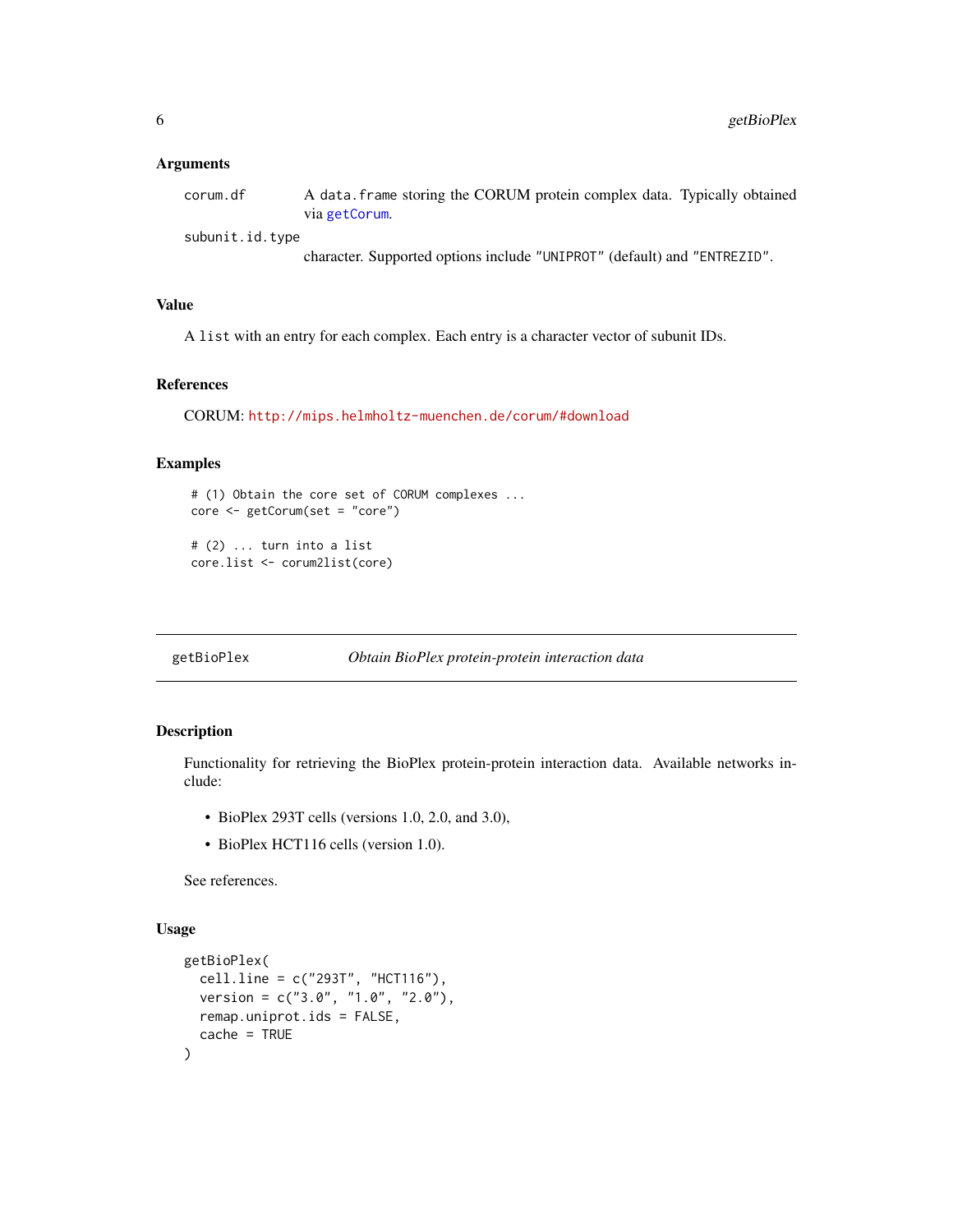#### <span id="page-6-0"></span>Arguments

| cell.line         | character. Valid options include:                                                                                                                                                                                                             |  |
|-------------------|-----------------------------------------------------------------------------------------------------------------------------------------------------------------------------------------------------------------------------------------------|--|
|                   | • "2937": derivative of human embryonic kidney 293 cell line,                                                                                                                                                                                 |  |
|                   | • "HCT116": human colon cancer cell line 116.                                                                                                                                                                                                 |  |
|                   | Defaults to "293T".                                                                                                                                                                                                                           |  |
| version           | character. Valid options include $"1.0", "2.0",$ and "3.0" for 293T cells. For<br>HCT116 cells, only "1.0" is available. Defaults to "3.0".                                                                                                   |  |
| remap.uniprot.ids |                                                                                                                                                                                                                                               |  |
|                   | logical. Should the protein-to-gene mappings from BioPlex (i.e. UNIPROT-<br>to-SYMBOL and UNIPROT-to-ENTREZID) be updated using Bioc annotation<br>functionality? Defaults to FALSE which will then keep the mappings provided<br>by BioPlex. |  |
| cache             | logical. Should a locally cached version used if available? Defaults to TRUE.                                                                                                                                                                 |  |

#### Value

A data.frame.

#### References

BioPlex: <https://bioplex.hms.harvard.edu/interactions.php>

#### Examples

```
# (1) Obtain the latest version of the 293T PPI network
bp.293t <- getBioPlex(cell.line = "293T", version = "3.0")
```

```
# (2) Obtain the latest version of the HCT116 PPI network
bp.hct116 <- getBioPlex(cell.line = "HCT116", version = "1.0")
```
getBioplexProteome *Obtain BioPlex3 proteome data*

#### Description

Functionality for retrieving the BioPlex3 protein expression data comparing expression in the HCT116 and the 293T cell lines.

#### Usage

```
getBioplexProteome(cache = TRUE)
```
#### Arguments

cache logical. Should a locally cached version used if available? Defaults to TRUE.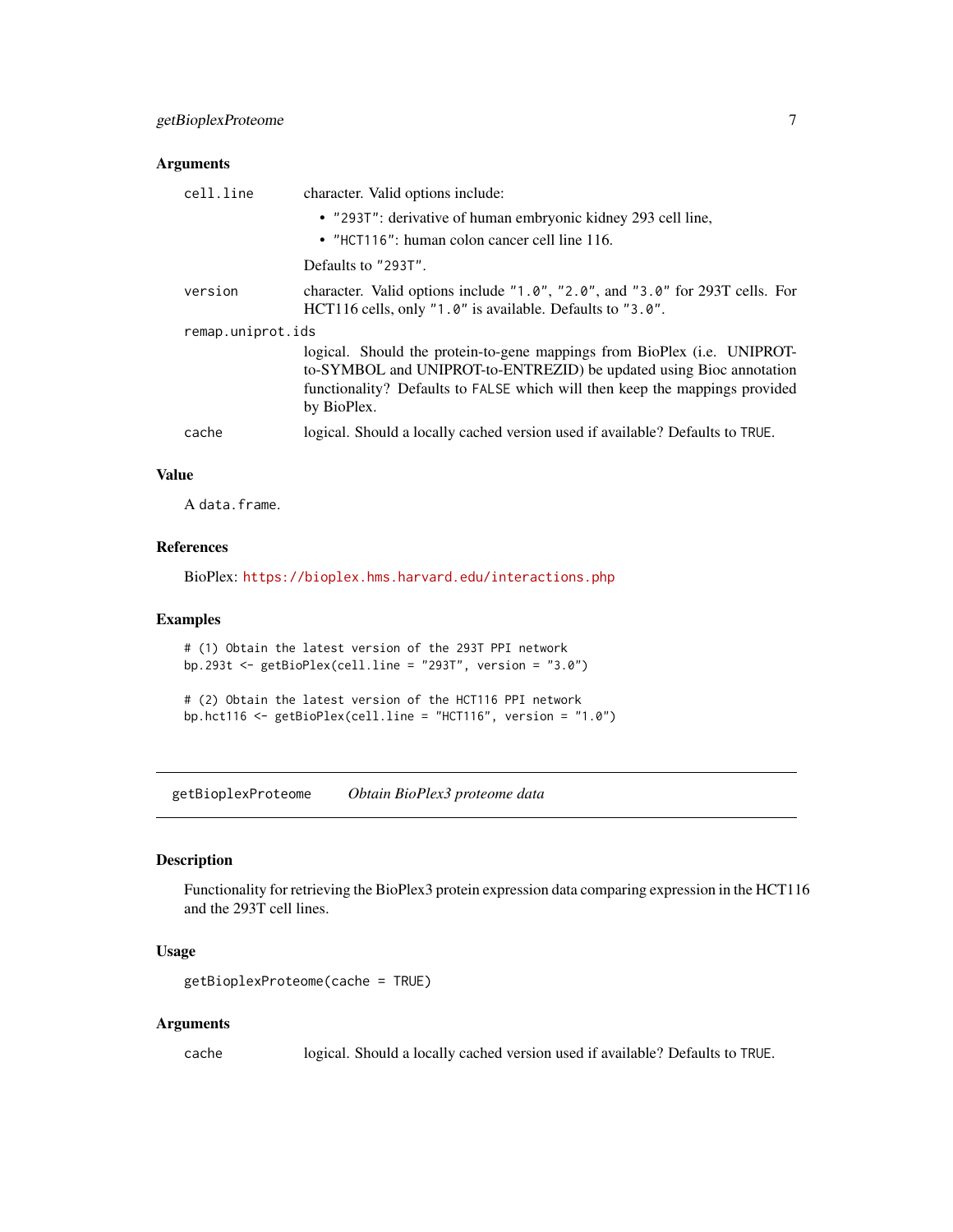#### <span id="page-7-0"></span>Value

A [SummarizedExperiment](#page-0-0) storing protein expression data for the both cell line(s) with 5 replicates each.

#### References

BioPlex: <https://bioplex.hms.harvard.edu>

#### Examples

```
se <- getBioplexProteome()
```
<span id="page-7-1"></span>getCorum *Obtain CORUM protein complex data*

#### Description

Functionality for retrieving the CORUM protein complex data. Available complex collections include:

- complete set of complexes,
- core set of complexes,
- complexes with splice variants.

See references.

### Usage

```
getCorum(
  set = c("all", "core", "splice"),
 organism = "Human",
  remap.uniprot.ids = FALSE,
  cache = TRUE
)
```
#### Arguments

| set      | character. Valid options include:                                                                                               |
|----------|---------------------------------------------------------------------------------------------------------------------------------|
|          | • "all": complete set of complexes,                                                                                             |
|          | • "core": core set of complexes,                                                                                                |
|          | • "splice": complexes with splice variants.                                                                                     |
|          | Defaults to "all".                                                                                                              |
| organism | character. Use NULL to not subset by organism. Defaults to "Human" which<br>restricts the data to human protein complexes only. |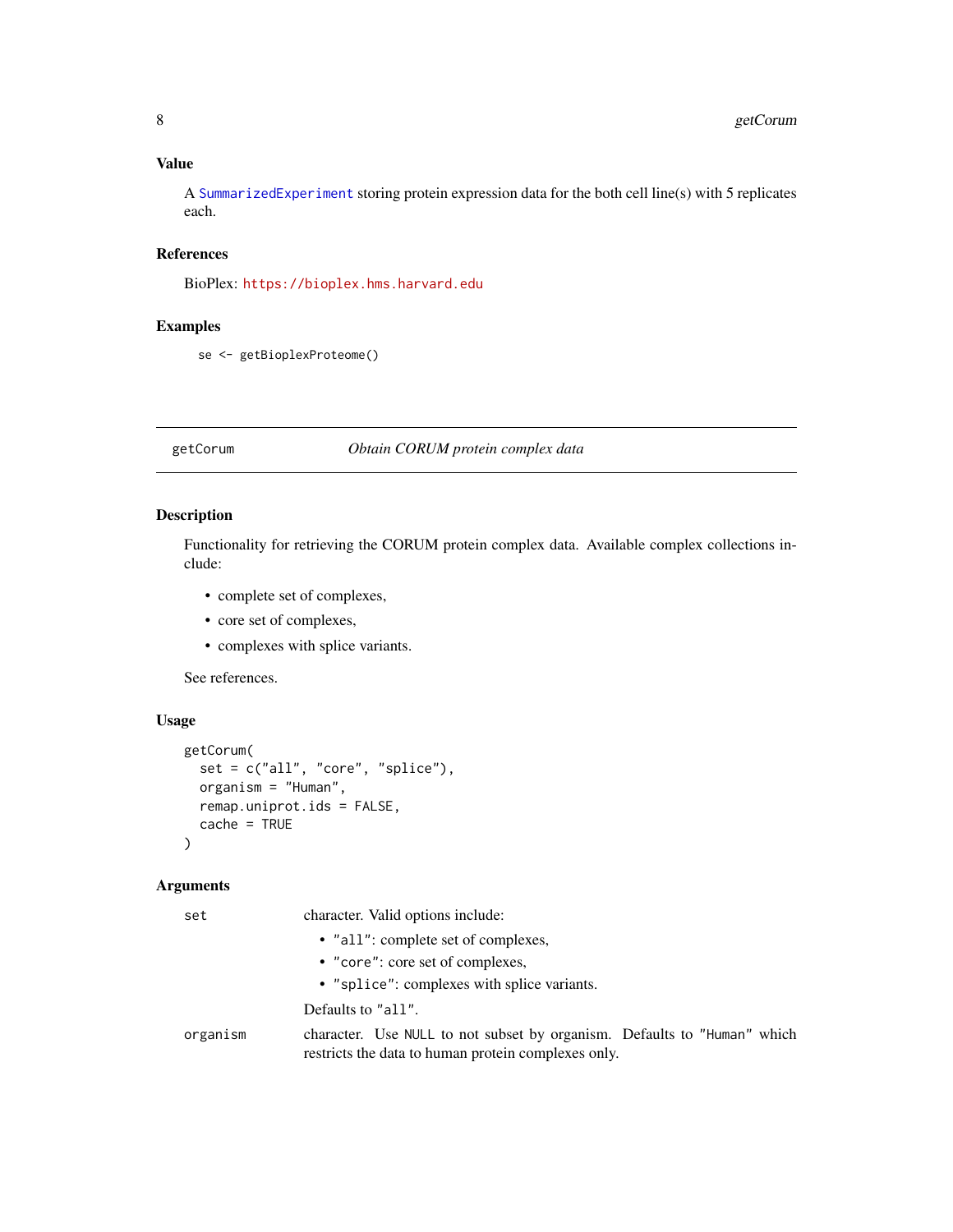#### <span id="page-8-0"></span>getGSE122425 9

| remap.uniprot.ids |                                                                                 |
|-------------------|---------------------------------------------------------------------------------|
|                   | logical. Should the protein-to-gene mappings from CORUM (i.e. UNIPROT-          |
|                   | to-SYMBOL and UNIPROT-to-ENTREZID) be updated using Bioc annotation             |
|                   | functionality? Currently only supported in combination with organism = "Human". |
|                   | Defaults to FALSE which will then keep the mappings provided by CORUM.          |
| cache             | logical. Should a locally cached version used if available? Defaults to TRUE.   |

#### Value

A data.frame.

#### References

CORUM: <http://mips.helmholtz-muenchen.de/corum/#download>

#### Examples

# Obtain the core set of CORUM complexes core <- getCorum(set = "core")

getGSE122425 *Convenient access to 293T transcriptome data from GEO*

#### Description

Functionality for storing the 293T RNA-seq data from GSE122425 in a [SummarizedExperiment](#page-0-0). The dataset includes three wild type samples and three NSUN2 knockout samples.

#### Usage

getGSE122425(cache = TRUE)

#### Arguments

cache logical. Should a locally cached version used if available? Defaults to TRUE.

#### Value

A [SummarizedExperiment](#page-0-0) storing RNA-seq data for the 293T cell line.

#### References

GSE122425: <https://www.ncbi.nlm.nih.gov/geo/query/acc.cgi?acc=GSE122425>

#### Examples

# Obtain the data as a SummarizedExperiment se <- getGSE122425()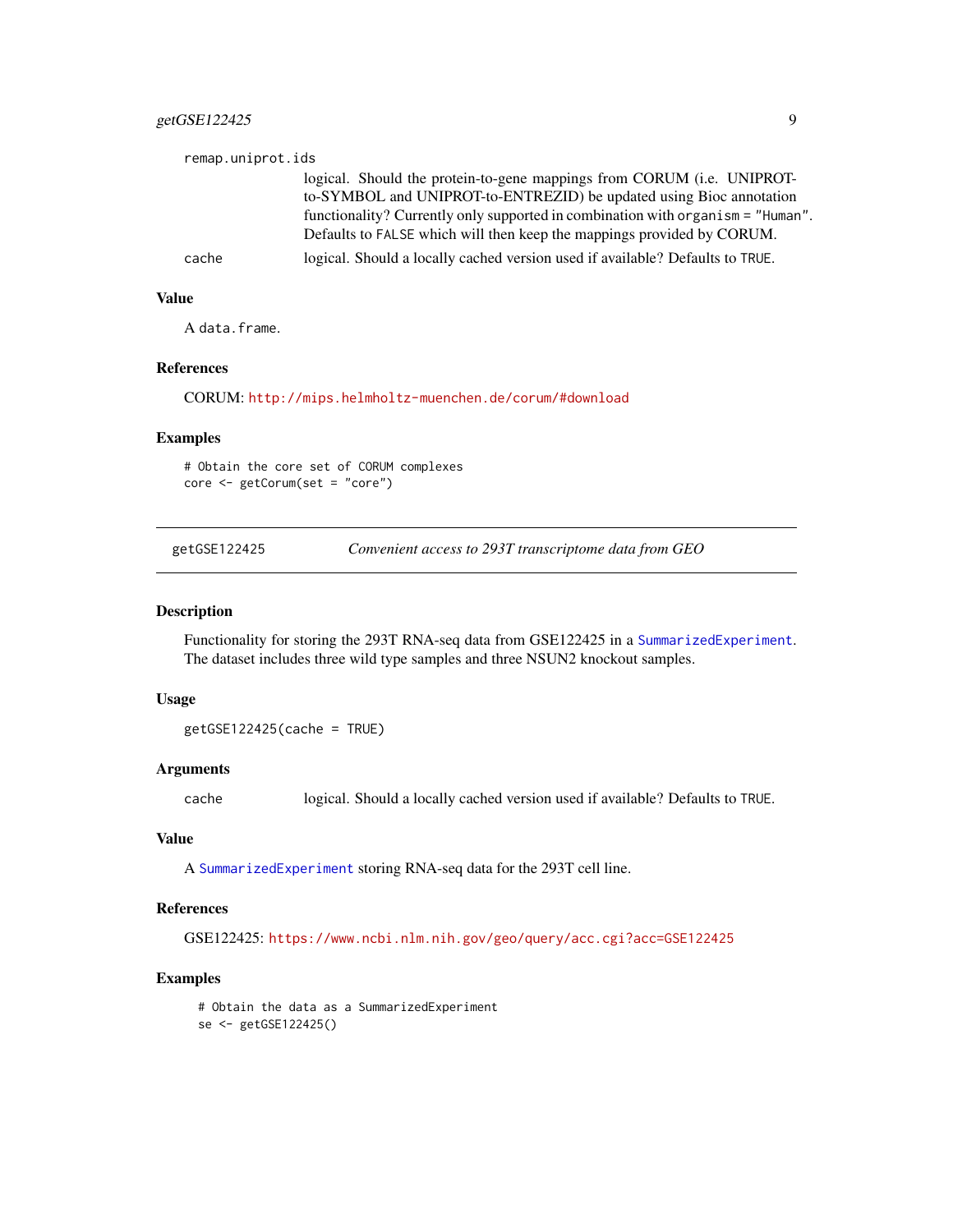<span id="page-9-0"></span>getHEK293GenomeTrack *Obtain HEK293 genome data*

#### Description

Functionality for retrieving genomic data for different lineages of the human embryonic kidney HEK293 cell line. Returned genomic coordinates are based on the *hg18* human genome assembly. See references.

#### Usage

```
getHEK293GenomeTrack(
 track = c("cnv.hmm", "cnv.snp"),
 cell.line = "293T",
 cache = TRUE)
```
#### Arguments

| track     | character. Genome track to retrieve. Valid options include:                                                 |
|-----------|-------------------------------------------------------------------------------------------------------------|
|           | • "cnvhmm": regions of copy number variation (CNV) as inferred by a hidden<br>Markov model (HMM) algorithm, |
|           | • "cnvsnp": CNV regions as inferred from Illumina SNP arrays                                                |
|           | Defaults to "cnyhmm".                                                                                       |
| cell.line | character. Valid options include:                                                                           |
|           | • "293T": highly-transfective derivative of human embryonic kidney 293 cell<br>line,                        |
|           | Defaults to "293T".                                                                                         |
| cache     | logical. Should a locally cached version used if available? Defaults to TRUE.                               |

#### Value

A GRanges object storing genomic coordinates and genomic scores of regions of interest.

#### References

<http://hek293genome.org>

#### Examples

```
cnv.hmm <- getHEK293GenomeTrack(track = "cnv.hmm", cell.line = "293T")
```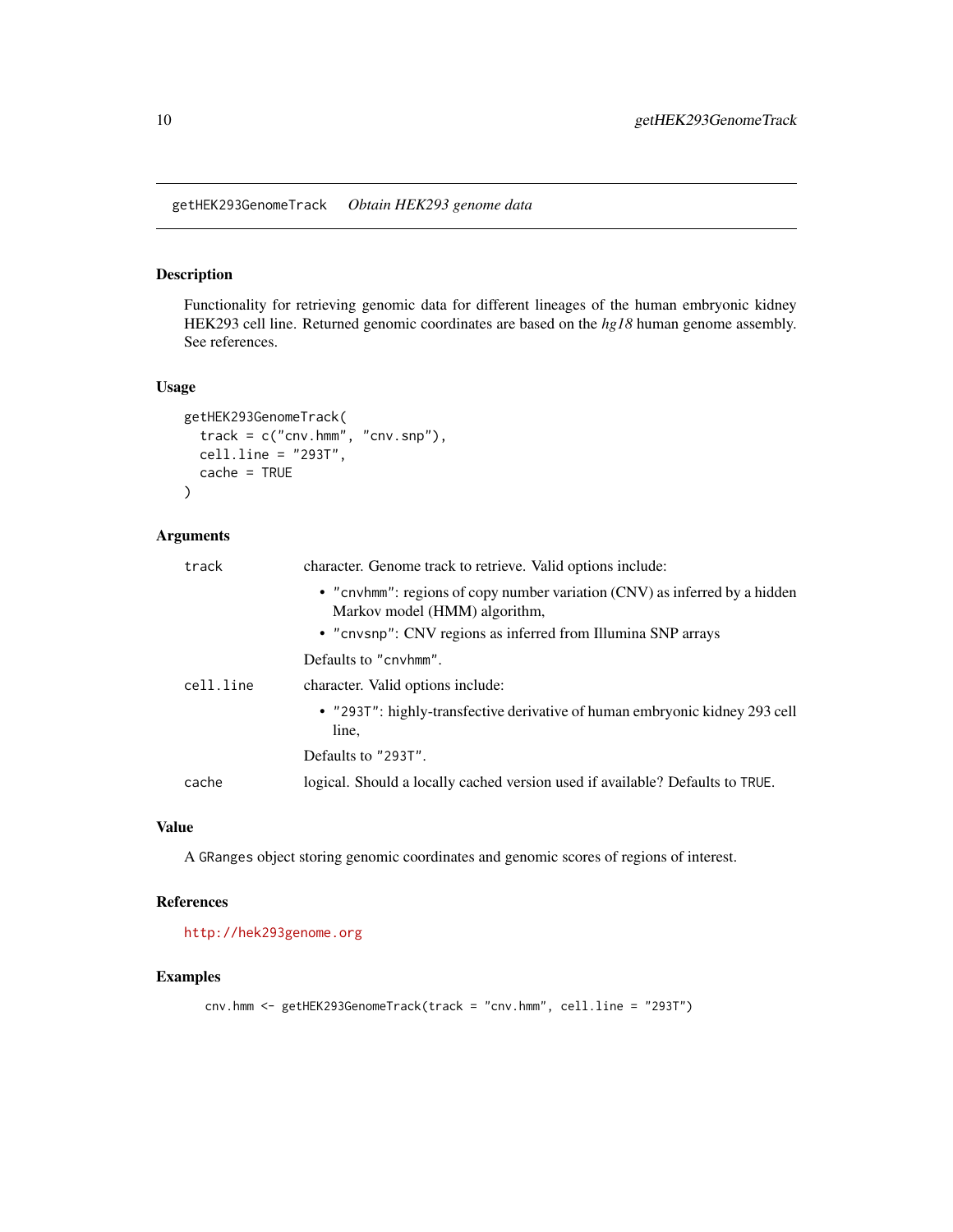<span id="page-10-0"></span>

#### Description

Screens a list of graph instances storing CORUM protein complex data for a subunit of choice.

#### Usage

```
hasSubunit(glist, subunit, id.type = "SYMBOL")
```
#### Arguments

| glist   | A list of graphs storing CORUM complexes. Typically obtained via corum2graphlist. |
|---------|-----------------------------------------------------------------------------------|
| subunit | character. A gene ID corresponding to the subunit of interest.                    |
| id.type | character. Gene ID type of the given subunit. Defaults to "SYMBOL".               |

#### Value

A logical vector indicating which graphs have a node with the given subunit.

#### Examples

```
# (1) Obtain the core set of CORUM complexes ...
core <- getCorum(set = "core")
# (2) ... turn into a list of graphs ...
core.glist <- corum2graphlist(core)
# (3) .. check for a particular subunit of interest
has.cdk2 <- hasSubunit(core.glist, subunit = "CDK2")
```
mapSummarizedExperimentOntoGraph *Map experimental data onto a graph*

#### Description

Functionality for mapping experimental data stored in a [SummarizedExperiment](#page-0-0) onto a [graph](#page-0-0) object.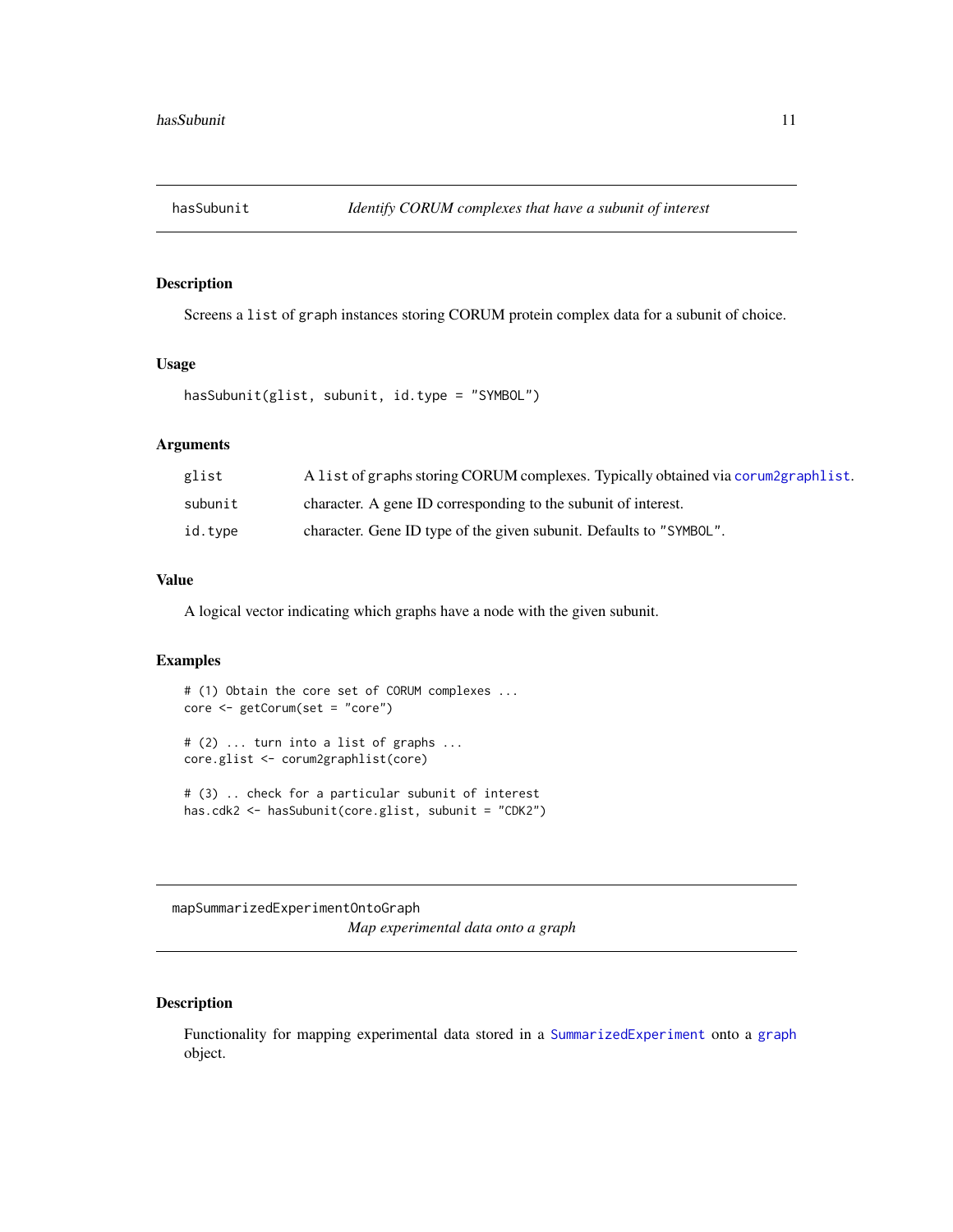#### Usage

```
mapSummarizedExperimentOntoGraph(
 gr,
  se,
 col.names = NULL,
 rowdata.cols = NULL,
 prefix = "")
```
#### Arguments

| gr           | an object of class graph.                                                                                                                                                                                               |
|--------------|-------------------------------------------------------------------------------------------------------------------------------------------------------------------------------------------------------------------------|
| se           | an object of class SummarizedExperiment.                                                                                                                                                                                |
| col.names    | character. Column names of se for which assay data should be mapped onto the<br>nodes of gr. Defaults to NULL which will then use all column names of se.                                                               |
| rowdata.cols | character. Column names of rowData(se) which should be mapped onto the<br>nodes of gr. Defaults to NULL which will then use all column names of rowData(se).                                                            |
| prefix       | character. Informative prefix that should be pasted together with the selected<br>col.names and rowdata.cols to allow easy identification of columns of inter-<br>est when mapping from multiple experimental datasets. |

#### Value

An object of class [graph](#page-0-0).

#### Examples

```
# (1) Obtain the latest version of the 293T PPI network ...
bp.293t \leq getBioPlex(cell.line = "293T", version = "3.0")
# (2) ... and turn into a graph
bp.gr <- bioplex2graph(bp.293t)
# (3) Obtain the BioPlex3 proteome data ...
se <- getBioplexProteome()
# (4) ... and map onto the graph
bp.gr <- mapSummarizedExperimentOntoGraph(bp.gr, se)
```
<span id="page-11-0"></span>